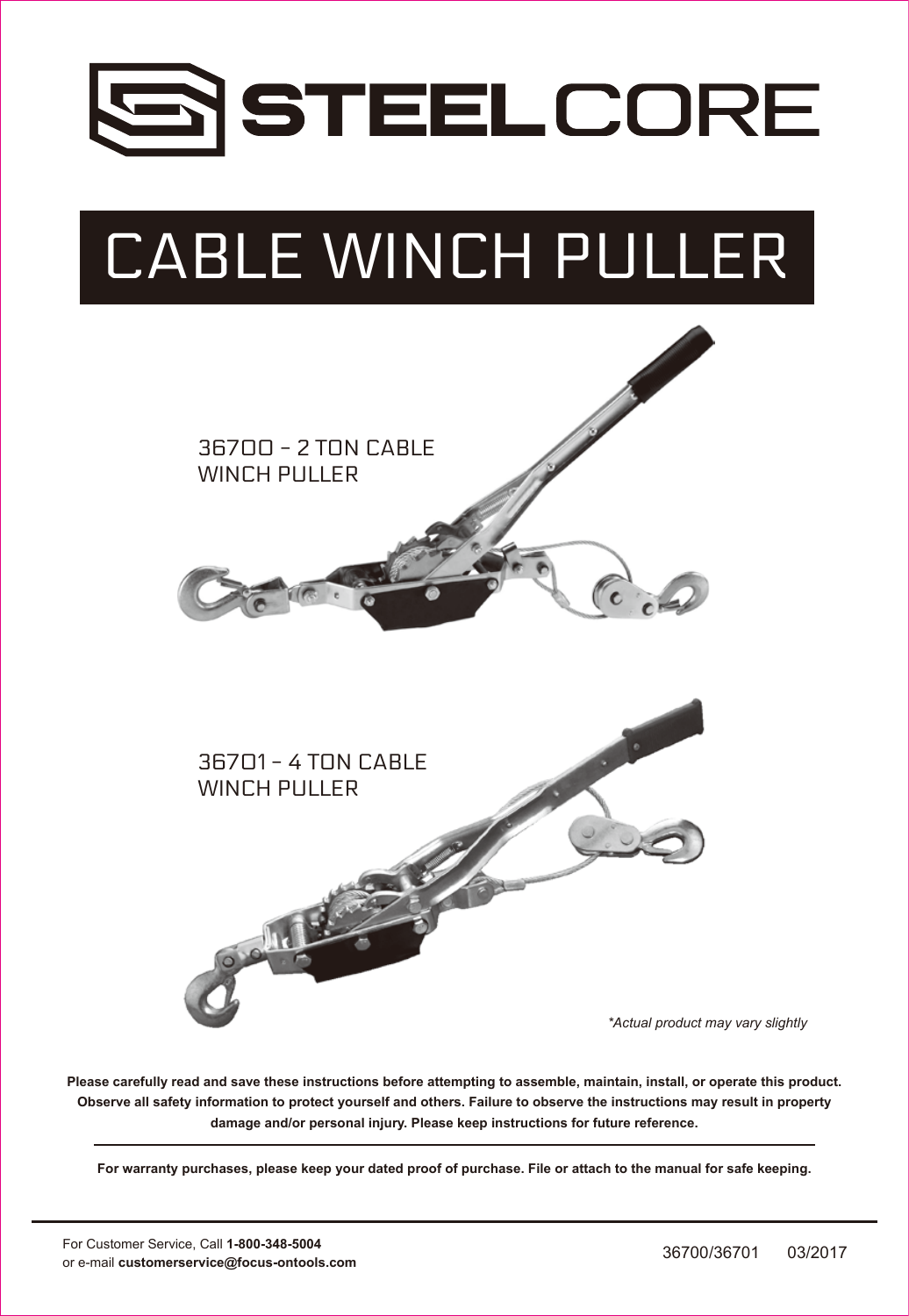# **IMPORTANT SAFETY INFORMATION**

# **AWARNING**

### **TO PREVENT SERIOUS INJURY AND DEATH:**

### **BASIC SAFETY INFORMATION**

- 1. Do not pull more than rated load. Be aware of dynamic loading! Sudden load movement may briefly create excess load causing product failure.
- 2. Do not operate while puller restricted from forming a straight line with loading direction.
- 3. Do not operate puller with twisted, kinked, or damaged wire rope. Inspect wire rope carefully before every use.
- 4. Do not operate a damaged or malfunctioning puller. Inspect puller carefully and test operation before every use.
- 5. Do not use for vertical lifting. Do not lift people or lift loads over people. Falling loads can injure or kill people.
- 6. Do not operate puller with a lever extension.
- 7. Do not operate with rope not centered in its groove.
- 8. Do not remove or cover warning labels and/or tags. These carry important safety information. If unreadable or missing, contact FOT for a replacement.
- 9. The warnings, precautions, and instructions discussed in this instruction manual cannot cover all possible conditions and situations that may occur. It must be understood by the operator that common sense and caution are factors which cannot be built into this product, but must be supplied by the operator.

### **SETUP SPECIFIC SAFETY INFORMATION**

- 1. The supporting structure the puller is mounted to must be designed to withstand the loads and forces imposed by the puller for the rated load.
- 2. Install in location that allows the operator to move and stay clear of the load.
- 3. Inspect the puller as explained in Frequent Inspection on page 8 after setup but before use.

### **INSPECTION, TESTING, AND MAINTENANCE SPECIFIC SAFETY INFORMATION**

- 1. Perform a "Frequent Inspection" at least monthly, see page 8.
- 2. Perform a "Periodic (Thorough) Inspection" at least yearly, see page 9.
- 3. More frequent inspections are needed for pullers that are used heavily.
- 4. Raise test loads only to the minimum extent needed and stay well clear of load at all times during testing.

### **OPERATION SPECIFIC SAFETY INFORMATION**

- 1. Wear ANSI-approved safety goggles, ANSI-approved hard hat, and steel-toed work boots during setup and use.
- 2. This product is not a toy. Do not allow children to play with or near this item.
- 3. Use as intended only.
	- Do not use to handle molten material.
	- Do not use for aircraft purposes.
	- Do not use to link towed vehicles.
- 4. Keep hands clear of moving parts.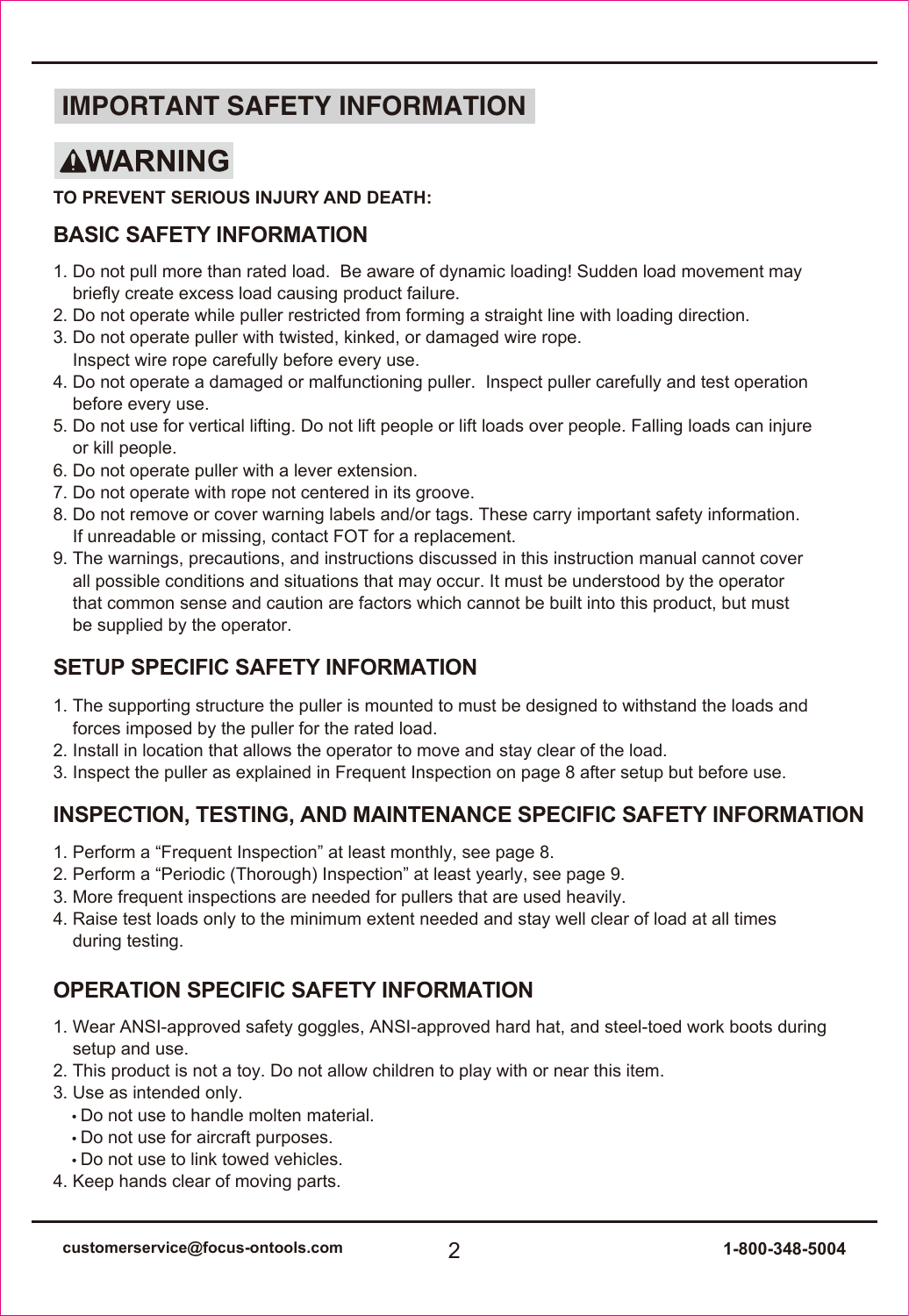### **SPECIFICATIONS**

| Item No.              | 36700     |  |  |
|-----------------------|-----------|--|--|
| <b>Rated Capacity</b> | 4,000 lb. |  |  |
| Cable Length          | 10'       |  |  |

| Item No.              | 36701     |
|-----------------------|-----------|
| <b>Rated Capacity</b> | 8,000 lb. |
| Cable Length          | 12'       |

### **SETUP INSTRUCTIONS**



**Read the ENTIRE IMPORTANT SAFETY INFORMATION section at the beginning of this manual including all text under subheadings therein before set up or use of this product.**

**Note:** For additional information regarding the parts listed in the following pages, refer to Parts List and Diagram on page 9.

- 1. The supporting structure the puller is mounted to (including trolley, monorail, or crane) must be designed to withstand the loads and forces imposed by the puller for the rated load.
- 2. Properly seat the anchor hook on the supporting structure at its intended load bearing point (see the left side diagram of Figure A). Do not allow the hook hitch to support any part of the load. Do not apply the load to the point of the hook (shown in Figure A on the right side diagram).



**Figure A: Correct and incorrect anchor hook attachment**



**Read the ENTIRE IMPORTANT SAFETY INFORMATION section at the beginning of this manual including all text under subheadings therein before set up or use of this product.**

# **AWARNING**

**TO PREVENT SERIOUS INJURY: Operation of a puller involves more than pulling the lever. The use of pullers is subject to certain hazards that cannot be met by mechanical means, but only by the exercise of intelligence, care, common sense, and experience in anticipating the motions that will occur as a result of operating the controls.**

**Do not use this tool for vertical lifting.**

**OPERATION INSTRUCTIONS**

### **BEFORE OPERATING PULLER**

- 1. Familiarize yourself with all operating controls of the puller and with the operation(s) to be performed. Instructions include, the warnings on the puller, and the safety and operating instructions portion of this manual.
- 2. **WARNING! TO PREVENT SERIOUS INJURY FROM PULLER FAILURE: Do not use damaged equipment. If adjustments or repairs are necessary, or any defects are known, have the problem corrected before further use.**
- 3. Do not operate a puller with an out-of-order sign.
- 4. Only a qualified technician should perform maintenance to the puller.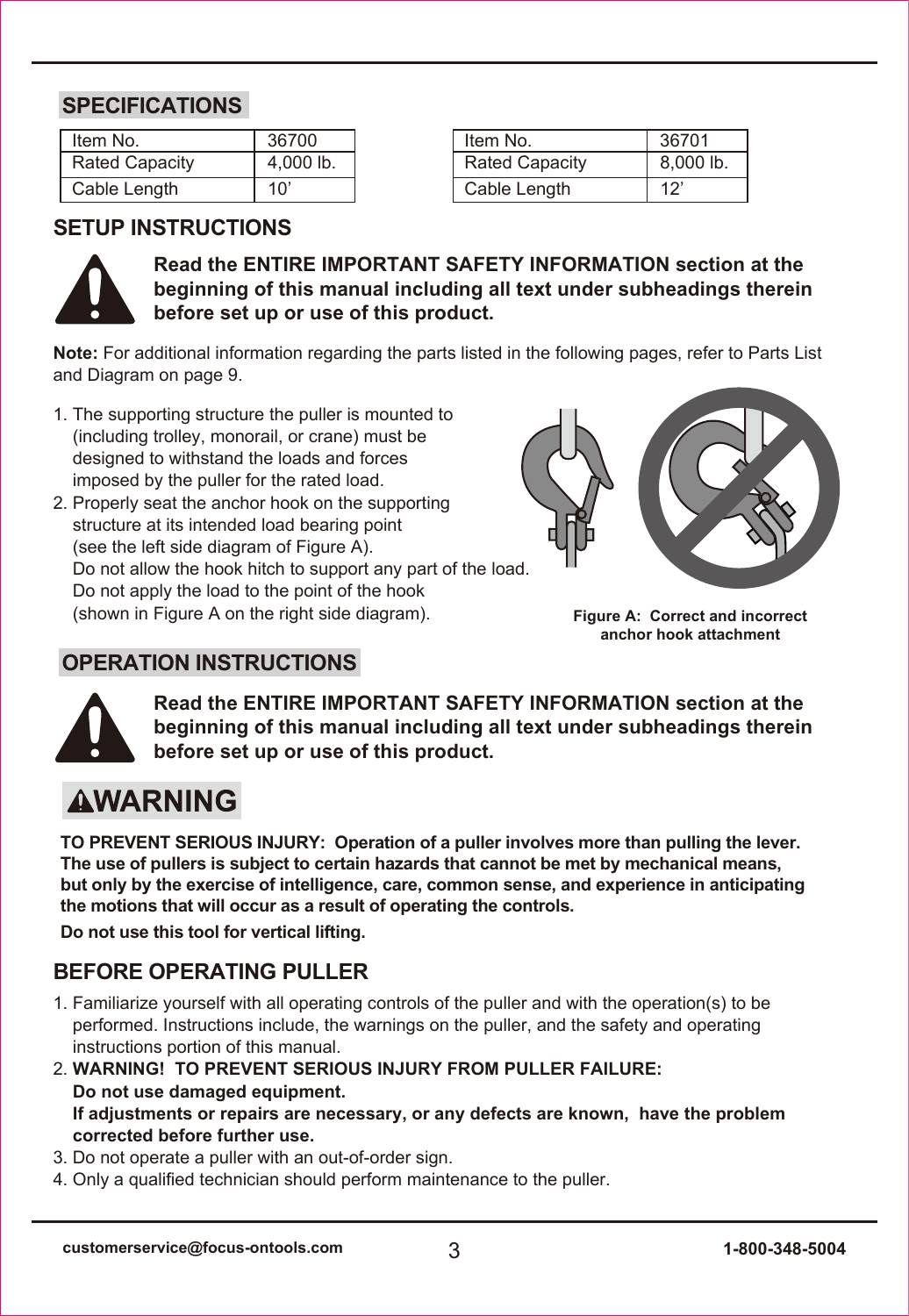- 5. Do not use the wire rope as a ground for welding. Do not touch a welding electrode to the wire rope.
- 6. Designate a work area that is clean and well-lit. The work area must not allow access by children or pets to prevent distraction and injury.
- 7. There must not be objects, such as utility lines, nearby that will present a hazard while working.
- 8. Inspect the puller as explained in Frequent Inspection on page 8 after setup but before use.

### **OPERATING CONTROLS**





**Anchor Hook**

### **APPLYING THE LOAD**

- 1. Swing the Handle away from the Anchor Hook to expose the Drive Pawl.
- 2. Slide the Pawl Spring up to the disengaged position. The Drive Pawl will be held clear of the Ratchet (Figure D).
- 3. Squeeze the Stop Pawl Trigger as shown below (Figure E).
- 4. Pull the wire rope out to reach the load.



**Figure D: Drive Pawl Operation**

**Figure E: Releasing the Stop Pawl**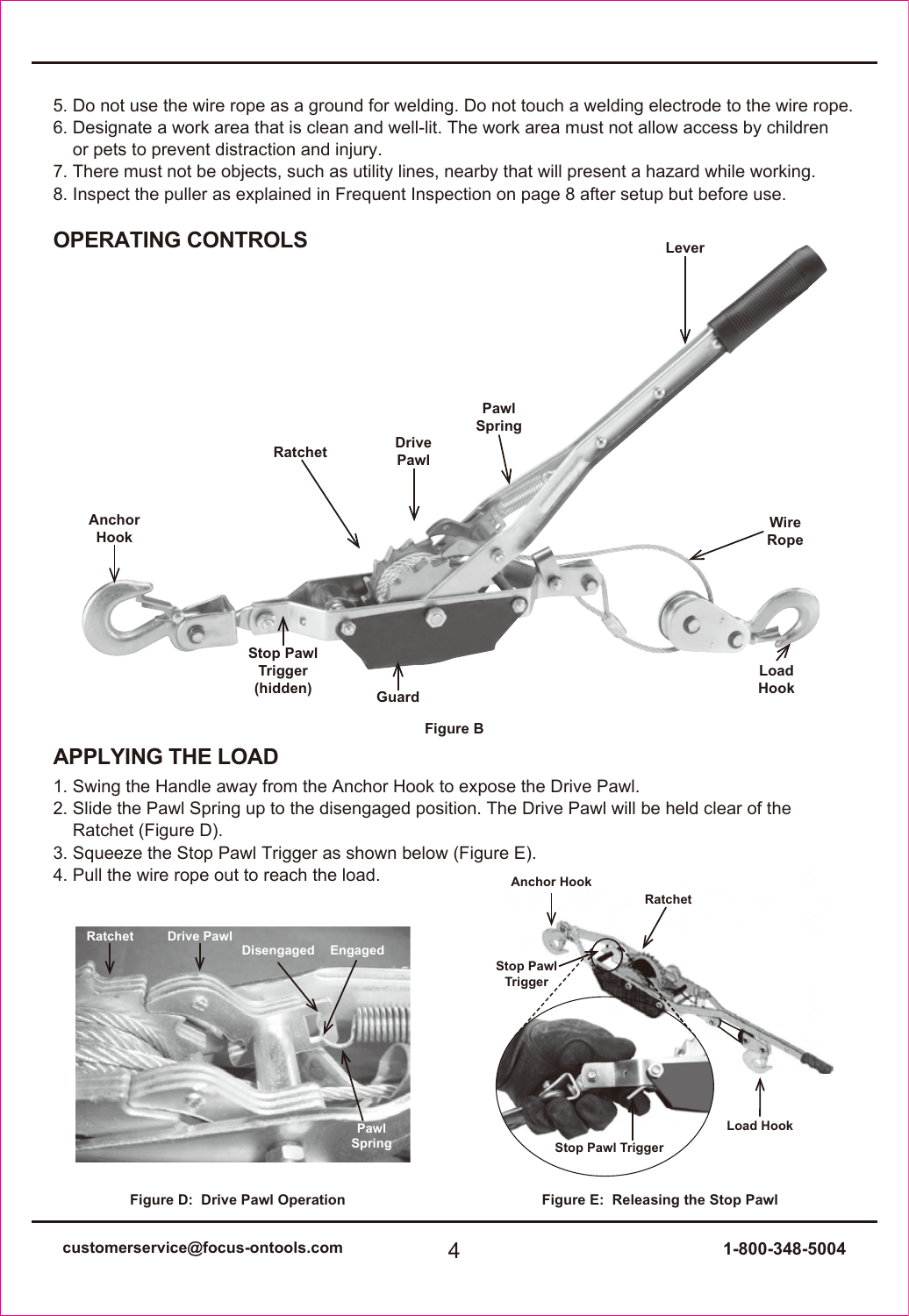- 5. Release the Stop Pawl Trigger.
- 6. Do not wrap the puller wire rope around the load.
- 7. Attach the load to the load hook securely by properly rated, suitable means, such as chains, shackles hooks, lifting slings, etc. Load must be attached to prevent accidental disconnection.
- 8. Properly seat the sling or other device in the base (bowl or saddle) of the hook (see the left side diagram on Figure F). Do not allow the hook hitch to support any part of the load.
- 9. Do not apply the load to the point of the hook (shown in Figure F on the right side diagram).



**Figure F: Correct and incorrect load hook attachment**

- 10. Before moving the load, make sure wire rope is not kinked or twisted or that multiple part wire ropes are not twisted around each other
- 11. Do not operate the puller unless wire rope is seated properly on the drum, pulleys, or sprockets.
- 12. Do not pick up a load in excess of the rated load appearing on the puller or load block, except during properly authorized tests.

Do not use a puller overload limiting device to measure the maximum load to be pulled.

13. Give specific attention to load balancing and hitching or slinging to prevent load slipping.

### **MOVING THE LOAD**

- 1. Slide the Pawl Spring down to the engaged position, as shown in Figure D. The Drive Pawl will be pressed against the Ratchet.
- 2. Do not engage in any activity which will divert the operator's attention while operating the puller.
- 3. Respond to signals from a designated person only. However, always obey a stop signal, no matter who gives it.
- 4. Do not move a load with the puller until the operator and all other personnel are clear of the load.
- 5. Make sure the load and puller will clear all obstacles before moving or rotating the load.
- 6. Do not move a load more than a few inches until it is well balanced in the sling or pulling device.
- 7. Each time a load approaching rated capacity is handled, check puller brake action by pulling the load just clear of supports and continuing only after verifying that the brake system is operating properly.
- 8. **WARNING! Do not carry any load over any person.**
- 9. **WARNING! Do not carry personnel on the hook or the load.**
- 10. Pull the Handle toward the Anchor side of the Puller. This will pull the Load.
- 11. Swing the Handle back and forth until the load has been pulled to the desired position.

### **PARKING THE LOAD**

- 1. Do not leave a supported load unattended unless specific precautions have been instituted and are in place.
- 2. Exercise care when removing a sling from under a landed and blocked load.
- 3. Secure the load so it will not move before releasing the tension on the wire rope.
- 4. To release the wire rope tension:
	- a. Swing the Handle away from the Anchor Hook to expose the Drive Pawl.
	- b. Slide the Pawl Spring up to the disengaged position. The Drive Pawl will be held clear of the Ratchet.
	- c. Swing the handle to the Anchor Hook side and force the spring loaded STOP PAWL pin down, then slowly raise the handle. This action will allow the wire rope drum to back off by one cam step.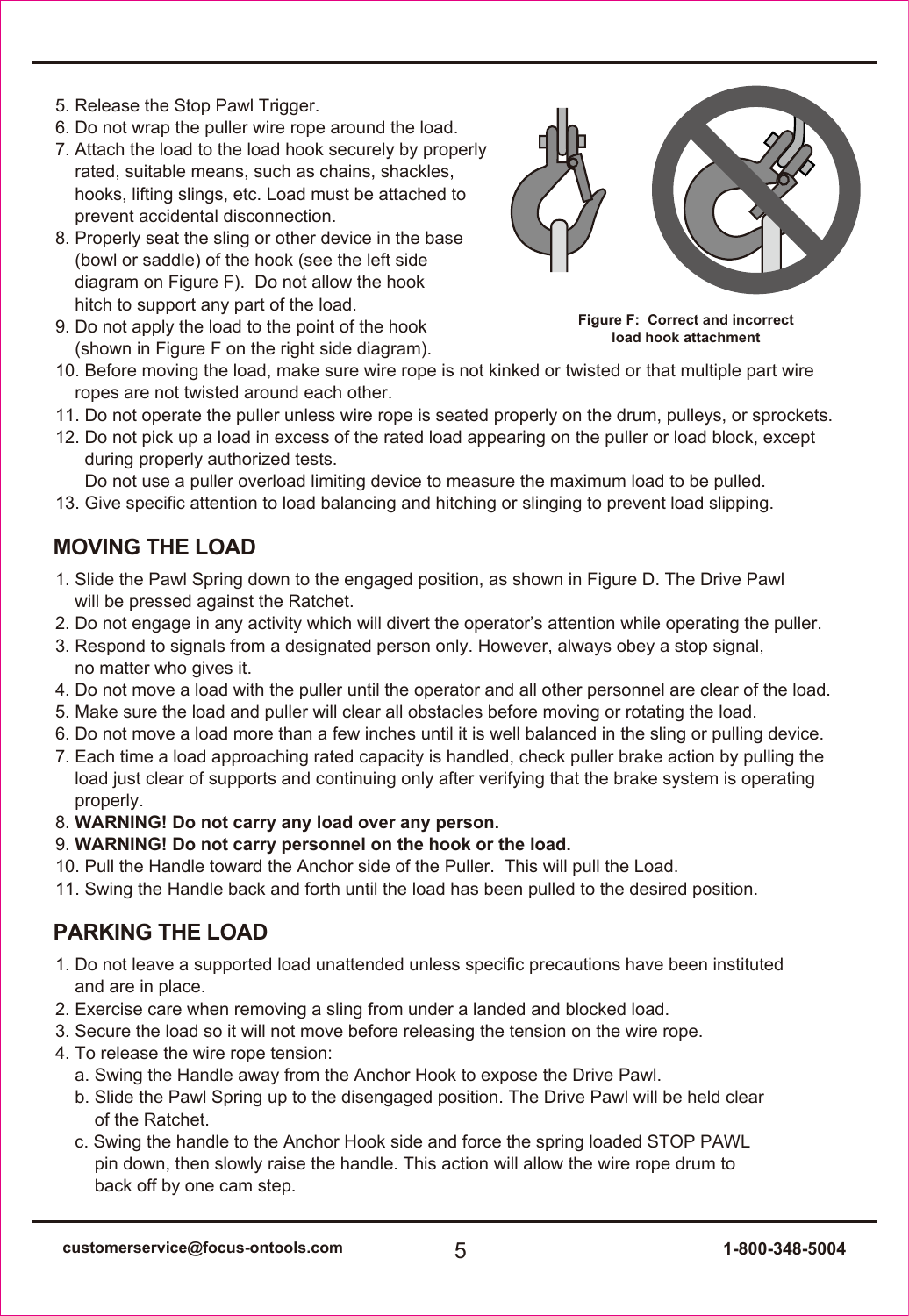- d. Repeat this action, as needed, until the tension on the wire rope eases.
- e. Pull on the STOP PAWL TRIGGER to release it from the cam and gently pull back on the tool to get wire rope slack and free it from the load.
- 5. To prevent entangling of the wire rope onto the drum, with the Load Hook still attached to the load, push the spring into its "Down" position. Hold the Anchor hook in one hand. While gently pulling against the load, swing the Handle back and forth to rewind the wire rope.

**CAUTION:** Do not rewind the wire rope to its end.

### **INSPECTION, TESTING, AND MAINTENANCE**



**Procedures not specifically explained in this manual must be performed only by a qualified technician.**

# **AWARNING**

**TO PREVENT SERIOUS INJURY:** 

**Remove any load before performing any inspection, maintenance, or cleaning procedures.**

#### **TO PREVENT SERIOUS INJURY FROM TOOL FAILURE:**

**Do not use damaged equipment. If abnormal noise or vibration occurs, have the problem corrected before further use.**

### **FREQUENT INSPECTION**

#### **Perform the procedures in this section BEFORE INITIAL USE and AT LEAST MONTHLY. Inspection is needed more often for heavily used pullers.**

- 1. Check operating mechanisms for proper operation, proper adjustment, and unusual sounds such as, but not limited to, binding noise of the wire rope and bearing squeal.
- 2. Frequent Braking System Inspection

a. The braking system must automatically stop and hold up to the rated load if the lever is released.

- 3. Frequent Hook Inspection Check hooks for the following problems:
	- a. distortion, such as bending, twisting, or increased throat opening;
	- b. wear;
	- c. cracks, nicks, or gouges;
	- d. latch engagement (if equipped);
	- e. damaged or malfunctioning latch (if equipped);
	- f. hook attachment and securing means.
- 4. Frequent Puller Rope Inspection All ropes should be visually inspected by the operator or other designated person at the start of each shift. These visual observations should be concerned with discovering gross damage, such as listed below, which may be an immediate hazard:
	- a. distortion of the rope such as kinking, crushing, unstranding, birdcaging, main strand displacement, or core protrusion;
	- b. general corrosion;
	- c. broken or cut strands;
	- d. number, distribution, and type of visible broken wires:
	- 1) in running ropes, 12 randomly distributed broken wires in one lay or four broken wires in one strand in one lay;
	- 2) one outer wire broken at the contact point with the core of the rope which has worked its way out of the rope structure and protrudes or loops out from the rope structure.

If such damage is discovered, either remove the rope from service or arrange for a qualified technician to give it a periodic (thorough) inspection.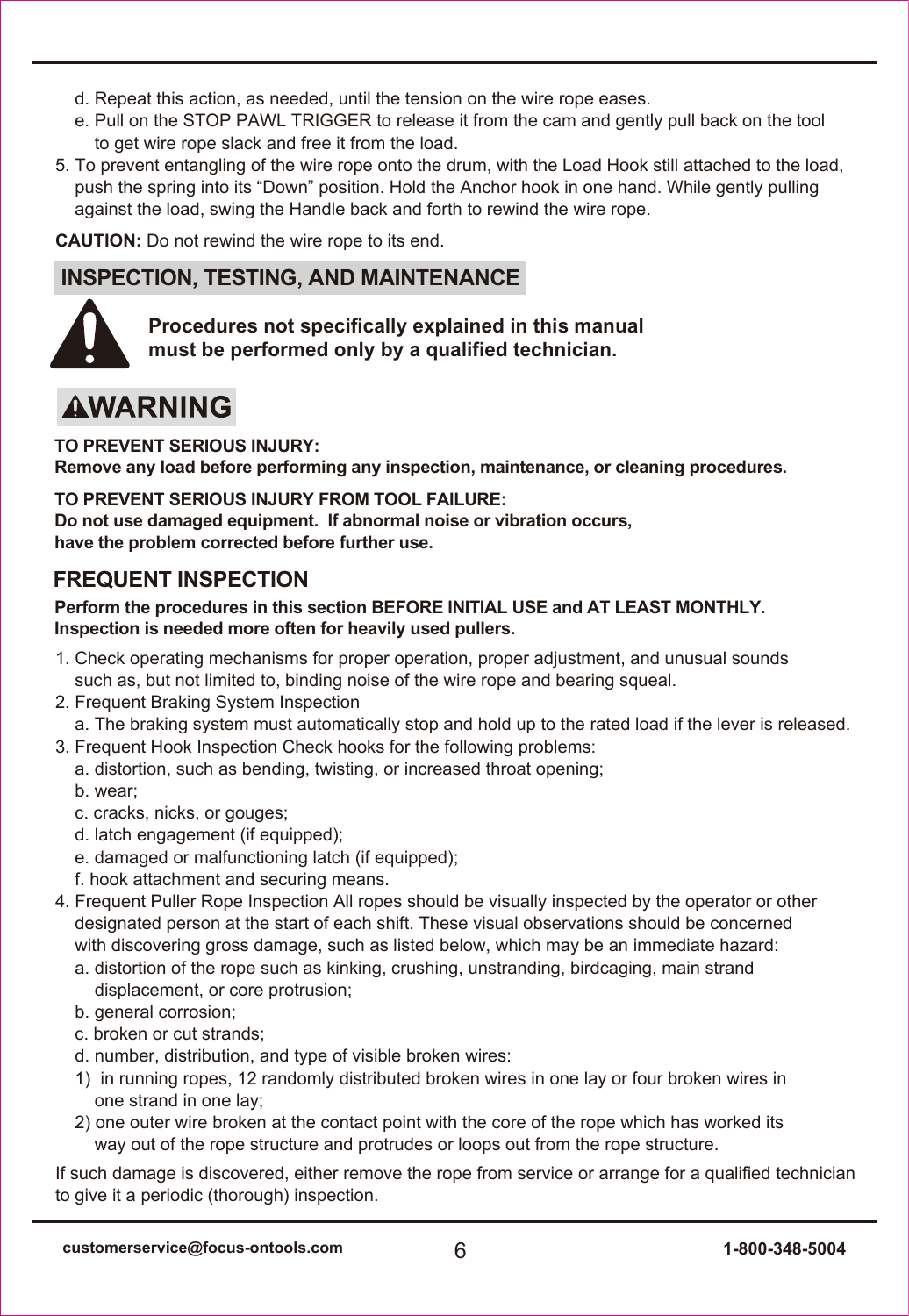- 5. Check wire rope reeving.
- 6. Check puller lever for bends, cracks, or other damage.
- 7. Check for damage to the support for the puller.

#### **WARNING! TO PREVENT SERIOUS INJURY FROM PULLER FAILURE: Do not use damaged equipment. If any defect or damage is noted, have the problem corrected before further use.**

### **PERIODIC (THOROUGH) INSPECTION**

#### **A qualified technician should perform the procedures in this section AT LEAST YEARLY. Inspection is needed more often for heavily used pullers.**

Remove or open access covers to allow inspection of components.

- 1. First, follow all Frequent Inspection procedures. Additionally:
- 2. Check fasteners for evidence of loosening.
- 3. Check load blocks, suspension housings, levers, clevises, yokes, suspension bolts, shafts, gears, bearings, pins, rollers, and locking and clamping devices for evidence of wear, corrosion, cracks, and distortion.
- 4. Check hook retaining nuts or collars, and pins, welds, or rivets used to secure the retaining members for evidence of damage.
- 5. Check load sprockets, idler sprockets, drums, and pulleys for evidence of damage and wear.
- 6. Check the brake mechanism for evidence of worn, glazed, or oil contaminated friction disks; worn pawls, cams, or ratchets; and corroded, stretched, or broken pawl springs.
- 7. Check supporting structure or trolley, if used, for evidence of damage.
- 8. Check warning label for legibility and replacement.
- 9. Check end connections of wire ropes for evidence of wear, corrosion, cracks, damage, and distortion.
- 10. Periodic (Thorough) Puller Rope Inspection Check entire length of rope puller rope as follows: Inspect the individual outer wires in the strands of the rope. Keep a record of any deterioration resulting in appreciable loss of original strength, such as described below, and have a qualified technician determine whether further use of the rope would constitute a hazard:
	- a. Check points listed in Frequent Puller Rope Inspection on page 8.
	- b. Check for reduction of rope diameter below nominal diameter due to loss of core support, internal or external corrosion, or wear of outside wires.
	- c. Check for severely corroded or broken wires at end connections.
	- d. Check for severely corroded, cracked, bent, worn, or improperly applied end connections.
	- e. Inspect with special care the following sections of rapid deterioration:
- 1) sections in contact with saddles, equalizer pulleys, or other pulleys where rope travel is limited;
- 2) sections of the rope at or near terminal ends where corroded or broken wires may protrude;
- 3) sections subject to reverse bends;
- 4) sections of rope which are normally hidden during visual inspection, such as parts passing over pulleys.
- 11. Check the puller and puller mounting for evidence of missing parts.

**WARNING!** TO PREVENT SERIOUS INJURY FROM PULLER FAILURE: Do not use damaged equipment. If any defect or damage is noted, have the problem corrected before further use.

### **STORAGE INSPECTION**

- 1. A puller that has been idle for a period of a month or more, but less than a year, must be inspected before being used according to the Frequent Inspection requirements.
- 2. A puller that has been idle for a period of a year or more, must be inspected according to the Periodic Inspection requirements and then tested according to the procedure in the Testing section below before being used.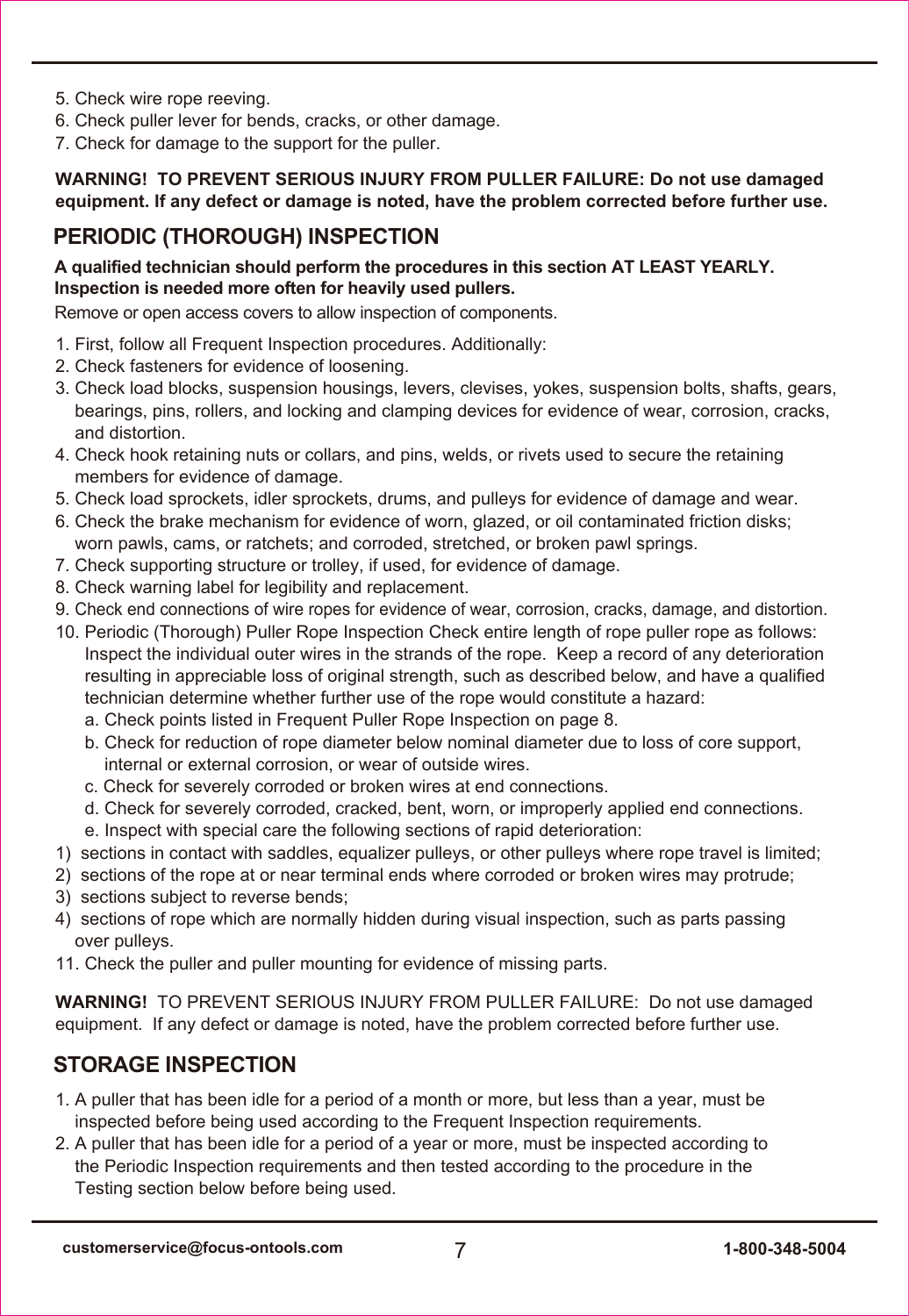### **MAINTENANCE**

- 1. Repair or replacement of puller components must be performed only by a qualified technician using only identical replacement parts with the same rating.
- 2. Operating mechanisms, pawls, and brakes may require adjustment.
- 3. Note the following regarding specific components:
	- a. Replace damaged or worn hooks. Do not repair them by welding or reshaping.
	- b. Replace excessively worn braking components such as friction disks, ratchets, pawls, and pawl springs.
	- c. Replace or repair all critical parts, including load suspension components, that are cracked, broken, bent, excessively worn, or missing.
	- d. Replace bent, cracked, or otherwise damaged levers.
	- e. Replace missing or illegible warning labels.
- 4. Do not repair load-sustaining members by welding. Replace them as needed.
- 5. Lubricate all moving parts regularly using grease.
- 6. After maintenance work is completed and before restoring the puller to normal operation: a. reinstall guards;
	- b. reactivate safety devices;
	- c. remove replaced parts and loose material;
	- d. remove maintenance equipment.

### **TESTING**

- 1. Before use, test repaired pullers and pullers that have not been used for a year or more.
- 2. Check all functions of the puller, including retracting and extending, with the puller unloaded first. (This puller may require a small load or pull on the load hook to test lowering/extending.)
- 3. After testing in the unloaded state, attach a 200 Ib. load and retest to check proper load control and to check brake operation.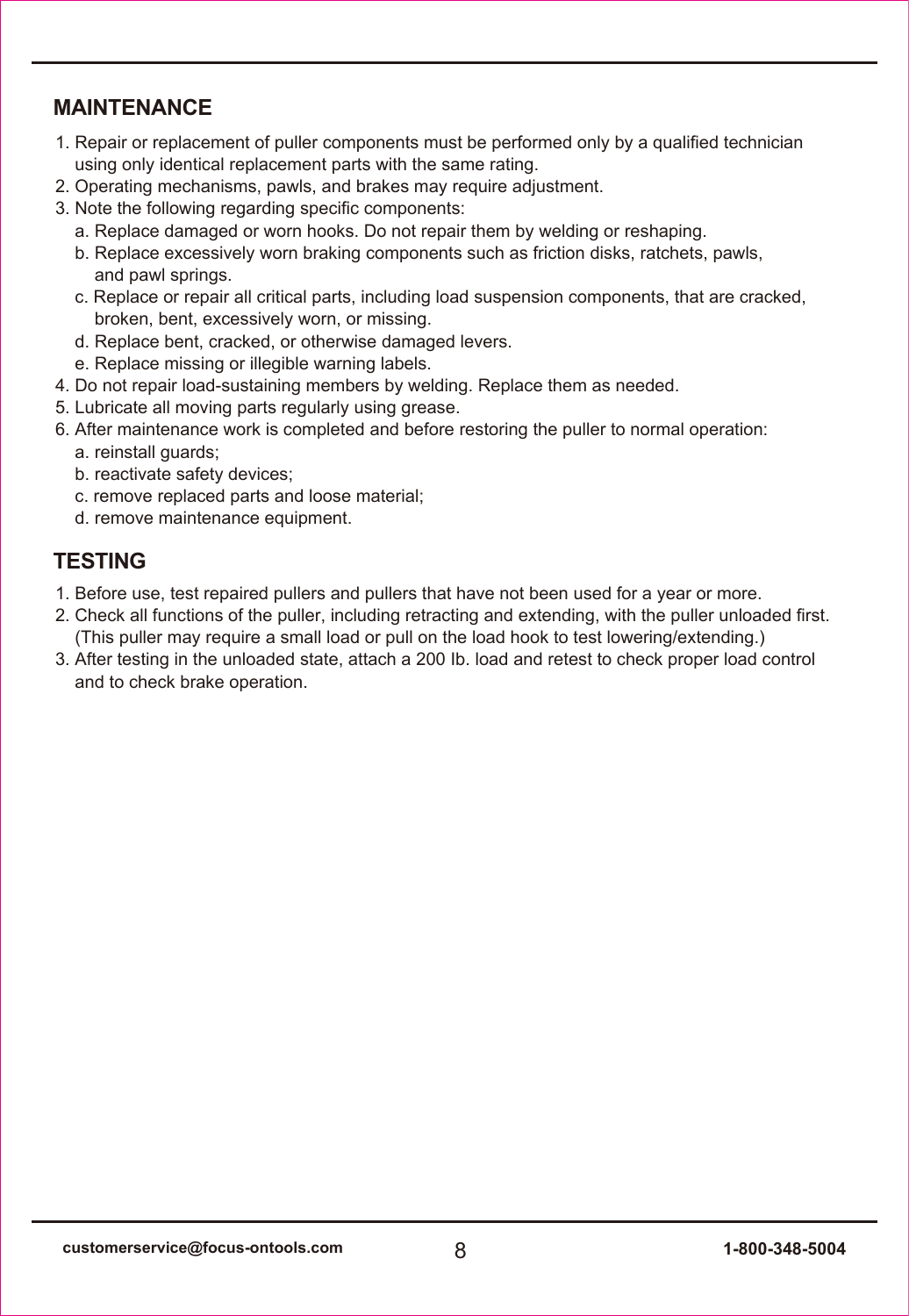## **PARTS LIST AND DIAGRAM**

### **PARTS LIST**

| Part | <b>Description</b>        | Part | <b>Description</b> | Part | <b>Description</b> |
|------|---------------------------|------|--------------------|------|--------------------|
|      | <b>Hook</b>               |      | Ratchet            |      | <b>IWire Rope</b>  |
|      | <b>Frame</b>              |      | Drive Pawl         | 10   | <b>Lever</b>       |
| J    | <b>IStop Pawl Spring</b>  |      | Guard              |      | Load Hook          |
| 4    | <b>IStop Pawl Trigger</b> |      | Drive Pawl Spring  |      |                    |

### **ASSEMBLY DIAGRAM**